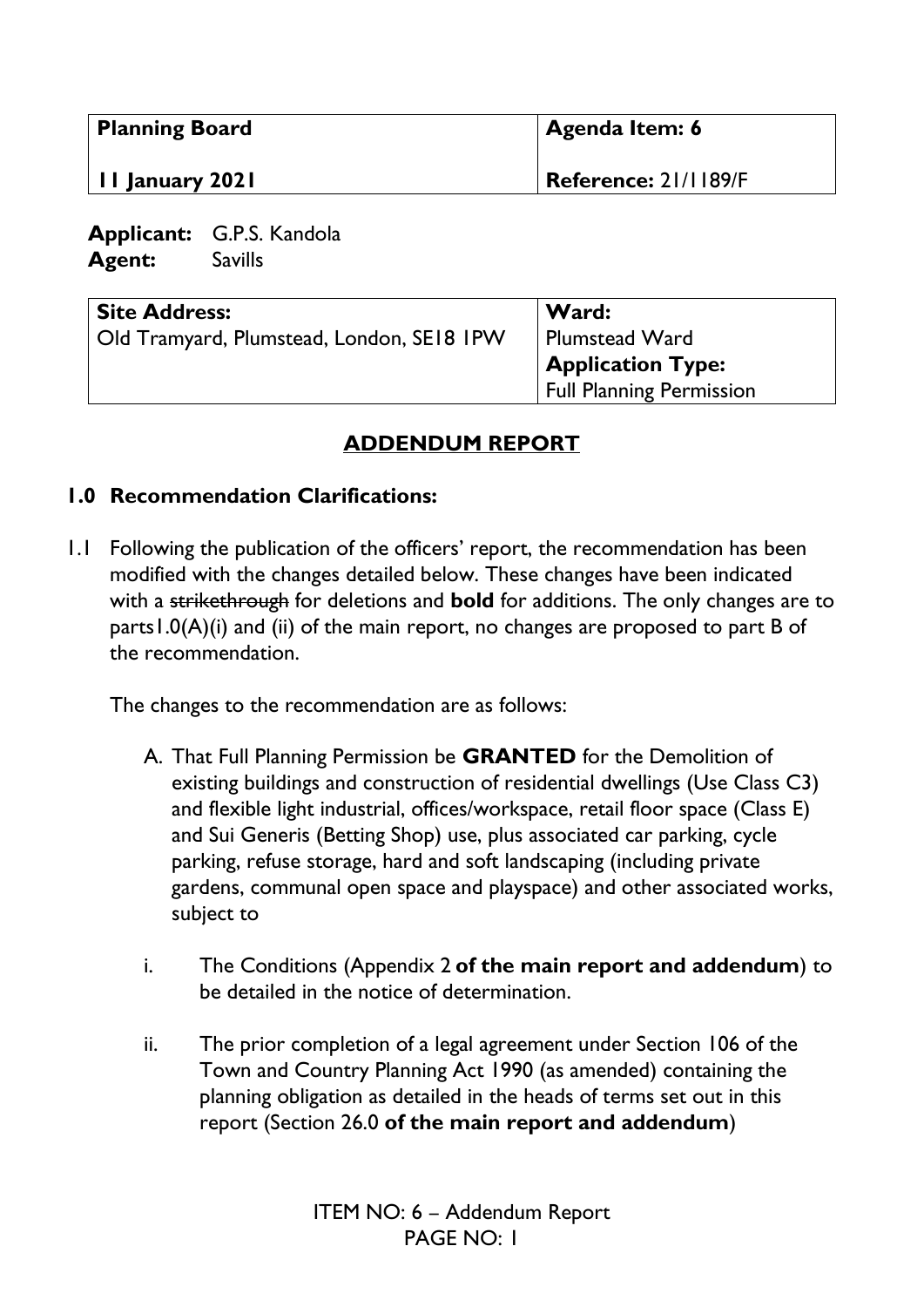# **2.0 Planning Board Report Clarifications:**

#### *Residential Mix and Tenure*

1.2 *Section 16.5* contains a table which outlines the tenure of the proposed development. However, the associated table reflects the *originally* submitted offer which has subsequently been improved through the planning application process to the following:

| Tenure                     | Bed   2 Bed   3 Bed   Total |         |
|----------------------------|-----------------------------|---------|
| London Affordable Rent   2 |                             | (16.7%) |
| <b>Shared Ownership</b>    |                             | 2(8.3%) |
| Private                    |                             | '5%)    |
| <b>TOTAL</b>               |                             | 74      |

1.3 It is noted that all other references with regard to residential mix and tenure throughout the officer's report have been reported correctly.

*CIL* 

1.4 *Section 24.3* of the Planning Board Report outlines the applicant's CIL liability which is stated as £70 per square meter. It is to be clarified that this is not the case and the proposal would only be liable at a rate of £40 per square meter as the proposal site is located with CIL Zone 2. For clarity, the CIL Zones are included as a map below in figure 1.



**Figure 1: Excerpt of the CIL Charging Zones**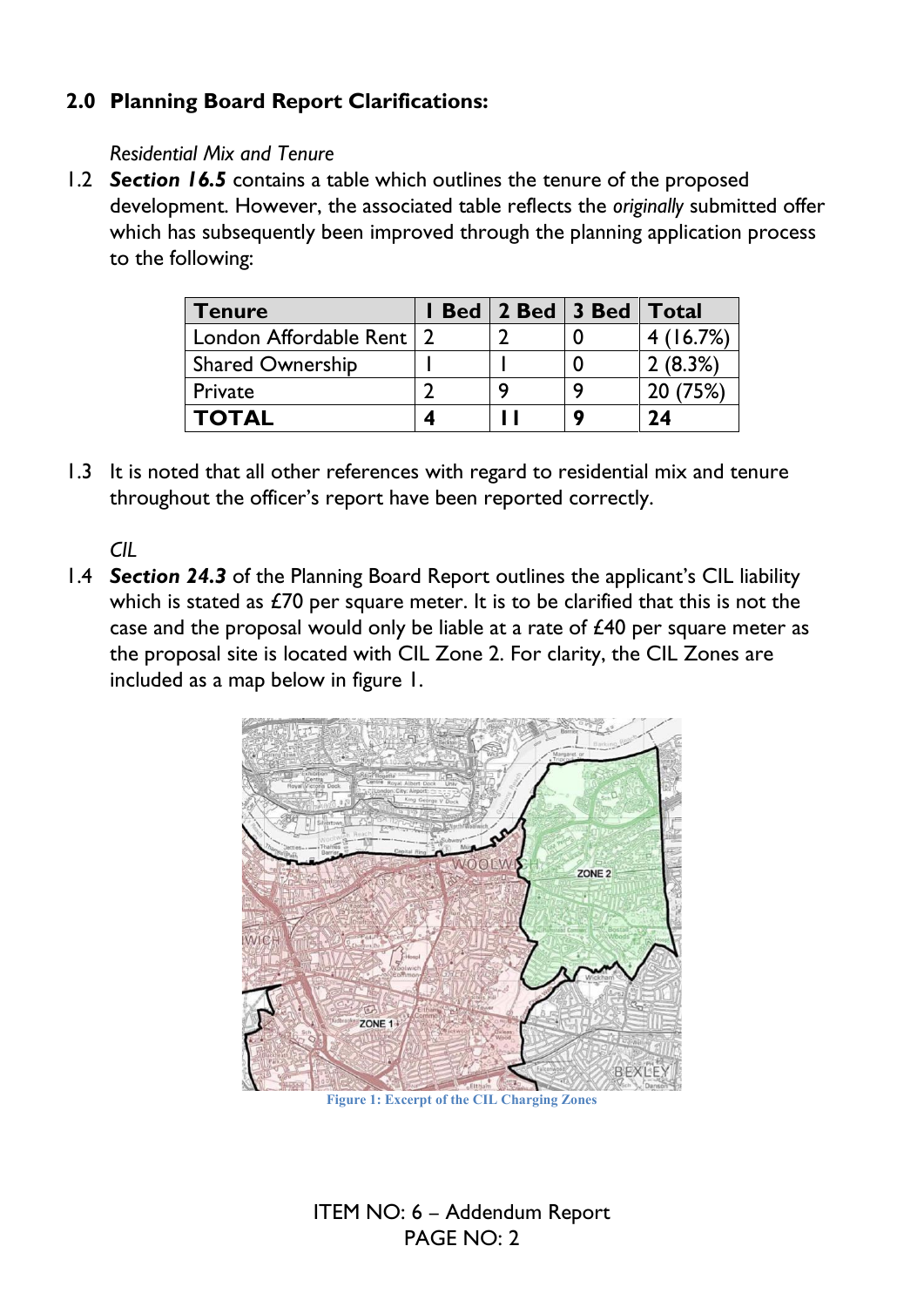### *BREEAM*

- 1.5 *Section 2.1 (and associated table) and 21.52* of the Planning Board report it should be clarified that the non-residential uses would achieve BREEAM "Very Good" rating. This is due to the limited nature of the commercial development, the shell and core delivery, and that at this stage the future tenants are unknown.
- 1.6 Condition 44 (BREEAM New Construction Standards) has been updated and specifies that the scheme should achieve "Very Good" BREEAM Rating.

#### *Legal Agreement and Affordable Housing*

1.7 *Section 26.0* of the Planning Board report is to be updated to include within the non-financial contributions associated with the affordable housing the following additional obligations.

#### *Affordable Housing – General*

*A* restriction on occupation of the development pending the local planning authority's approval of the following:

- the applicant's marketing strategy (of at least 18 months) to secure a registered provider.
- The Registered Provider.
- If the applicant is unable to secure a registered provider, all marketing evidence and all of the applicant's correspondence with registered providers during the minimum 18-month marketing period.
- If the local planning authority confirms in writing that it is satisfied with the applicant's efforts to secure a registered provider and with the evidence submitted in that regard, a viability review must be undertaken by the applicant at its own cost (and must be reviewed and approved in writing by the local planning authority at the applicant's sole cost) in order to determine the value of any payment in lieu equivalent to no less than 25% (by unit) affordable housing.
- 1.8 The change outlined above is proposed to recognise that while the scheme has been designed to deliver on-site affordable housing, the applicant has not yet secured a registered provider. The above heads provide that if following a specified marketing period, the local planning authority is satisfied with the applicant's efforts to secure a registered provider and that despite those efforts no registered provider has been secured to purchase the identified units, there is scope for the local planning authority to secure a financial contribution towards provision of affordable housing off-site, instead of on-site provision.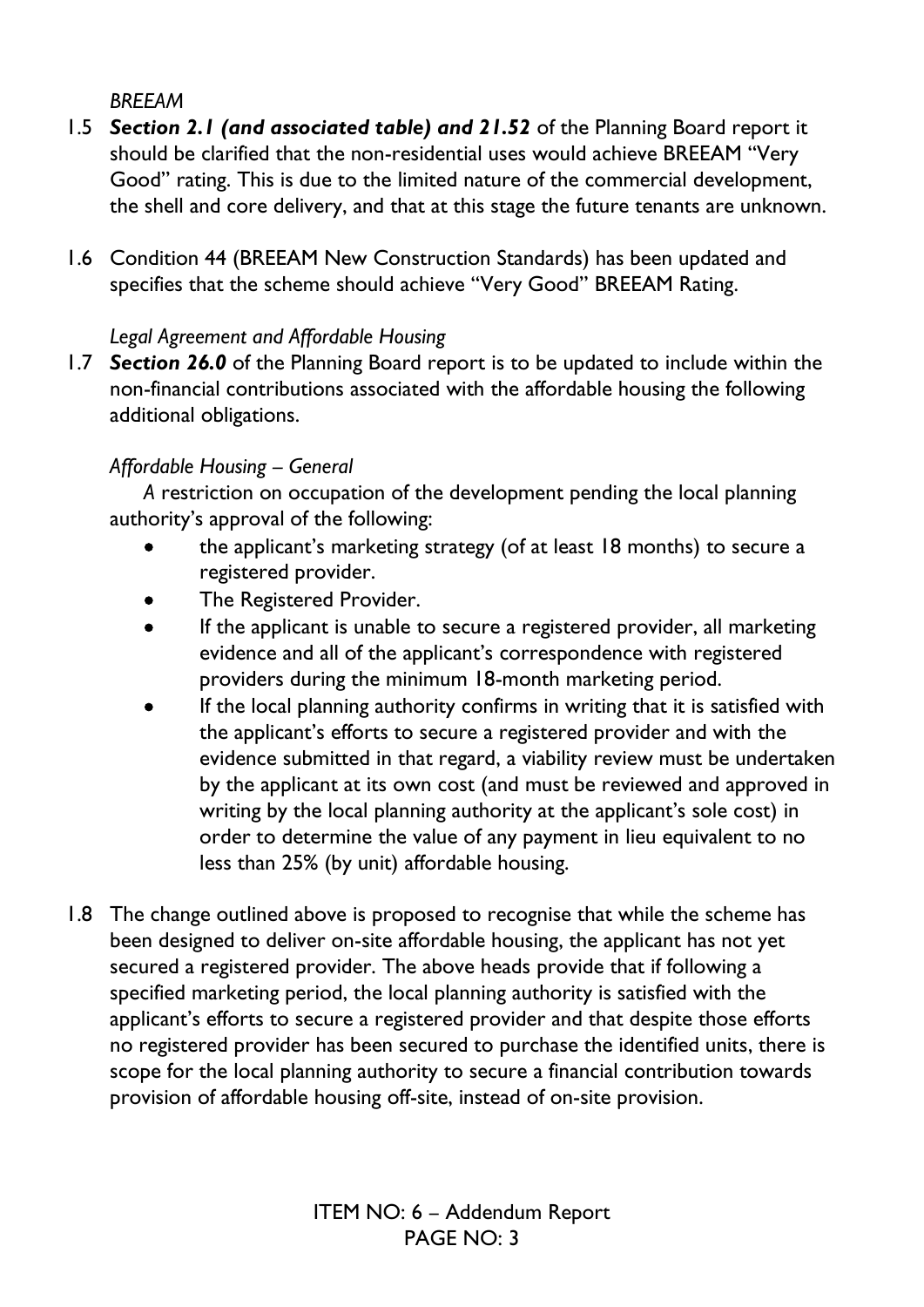### **3.0 Conditions and Reasons for Application Reference 21/1189/F (update to Appendix 2 of the main report)**

3.1 Following the issuing of the planning board wording to 11 conditions have been modified with the changes detailed below. These changes have been indicated with a strikethrough for deletions and **bold** for additions.

### **2. Approved Drawings**

The development hereby permitted shall be carried out in accordance with the following approved documents.

Approved Plans:

| <b>Drawing</b><br><b>Title</b> | <b>Drawing Ref.</b>                | <b>REV</b>   | <b>Date</b> |
|--------------------------------|------------------------------------|--------------|-------------|
| 0151                           | Type B - Southern Houses - Ground, | $\mathsf{C}$ | 07.01.2022  |
|                                | First, Second and Roof Plan        |              |             |

*Note: The remainder of the condition including all of the originally referenced drawings and documents are unaffected by the amendment, which this change is to amend Drawing 0151only and its associated REV and date.* 

#### **3. Quantum of development**

The total quantum of the detailed elements of the application hereby permitted within each respective use class shall not exceed the quantum listed below (unless otherwise varied):

- a) Residential Development the total amount of residential development within Use Class C3 (Dwelling Houses) shall be 24 units;
- b) Commercial Development the total Class E floorspace shall be up to 770 m² (GIA).

Reason: In order to ensure that the development is carried out in accordance with the approved plans and drawings.

### **4. Construction Environment Management Plan (CEMP)**

Prior to the commencement of the development, a CEMP shall be submitted to and approved in writing by the Local Planning Authority and where relevant in consultation with Council's Conservation Officer.

The CEMP shall detail how demolition and construction works are to be undertaken and should include the following: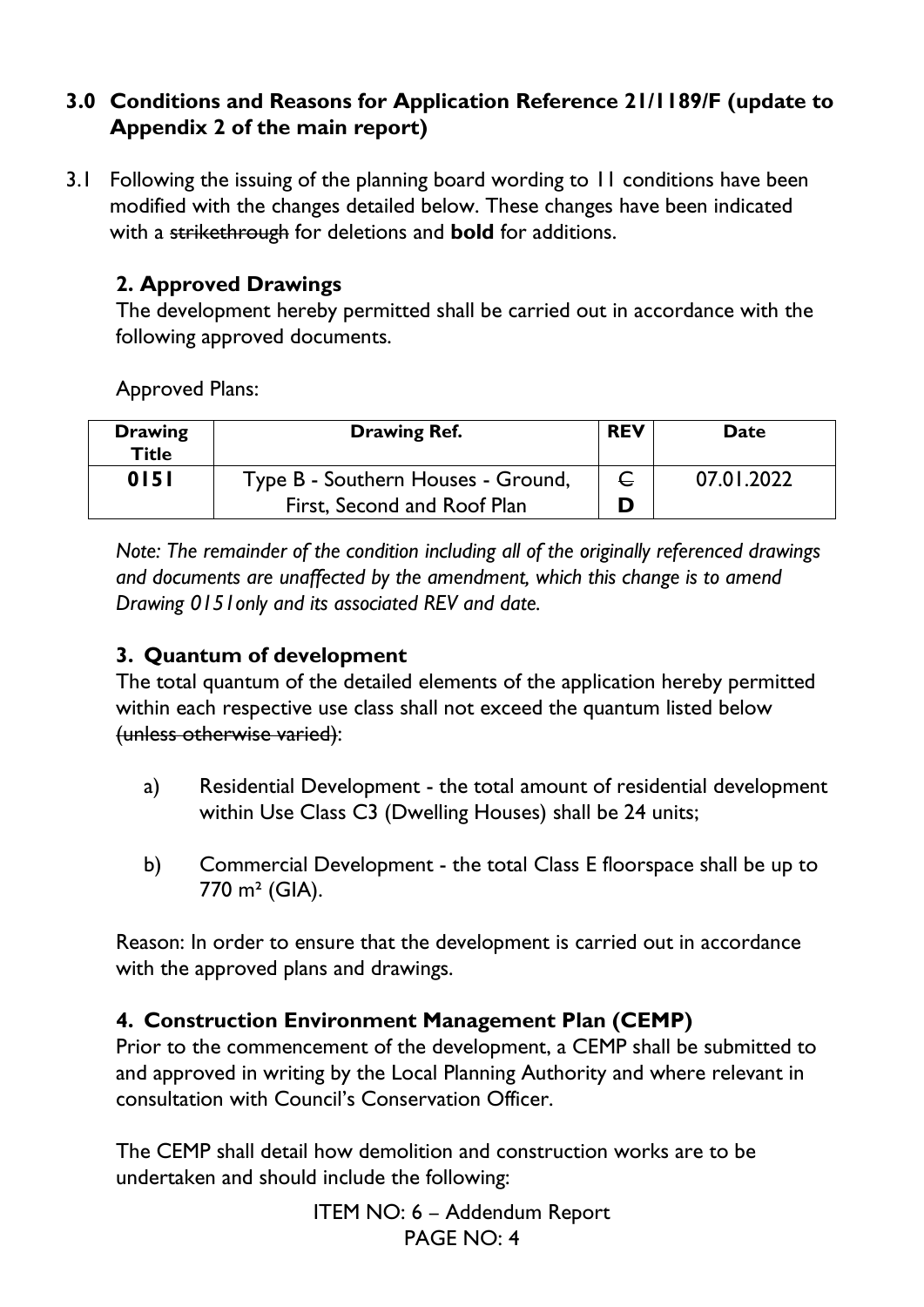b) Details of working hours, which unless otherwise agreed with the Local Planning Authority shall be limited to 08.00 to 18.00 Monday to Friday and 08.00 to 13.00 on Saturdays)

*Note: The remainder of the condition including parts (a), (c) – (m) remain unchanged.* 

# **6. Land Condition (Preliminary Risk Assessment)**

Prior to the commencement of the development, the following components of a scheme to deal with the risks associated with contamination of the site shall each be submitted to and approved, in writing, by the local planning authority, in consultation with the Environment Agency:

- 1. A preliminary risk assessment which has identified:
- all previous uses;
- potential contaminants associated with those uses;
- a conceptual model of the site indicating sources, pathways and receptors;
- potentially unacceptable risks arising from contamination at the site.

Should the preliminary risk assessment identify the need for further investigation:

2. A site investigation scheme, based on (1) to provide information for a detailed assessment of the risk to all receptors that may be affected, including those off site.

3. The results of the site investigation and the detailed risk assessment referred to in (2) and, based on these, an options appraisal and remediation strategy giving full details of the remediation measures required and how they are to be undertaken.

4. A verification plan providing details of the data that will be collected in order to demonstrate that the works set out in the remediation strategy in (3) are complete and identifying any requirements for longer-term monitoring of pollutant linkages, maintenance and arrangements for contingency action.

Any changes to these components require the express written consent of the local planning authority. The scheme shall be implemented as approved.

Reason: Potential sources of contamination associated with historical uses of the site should be further investigated to ensure that there is not an unacceptable risk to health and controlled waters in line with the aims of the National Planning Policy Framework (NPPF); Framework Policy E(e) of Royal Greenwich Local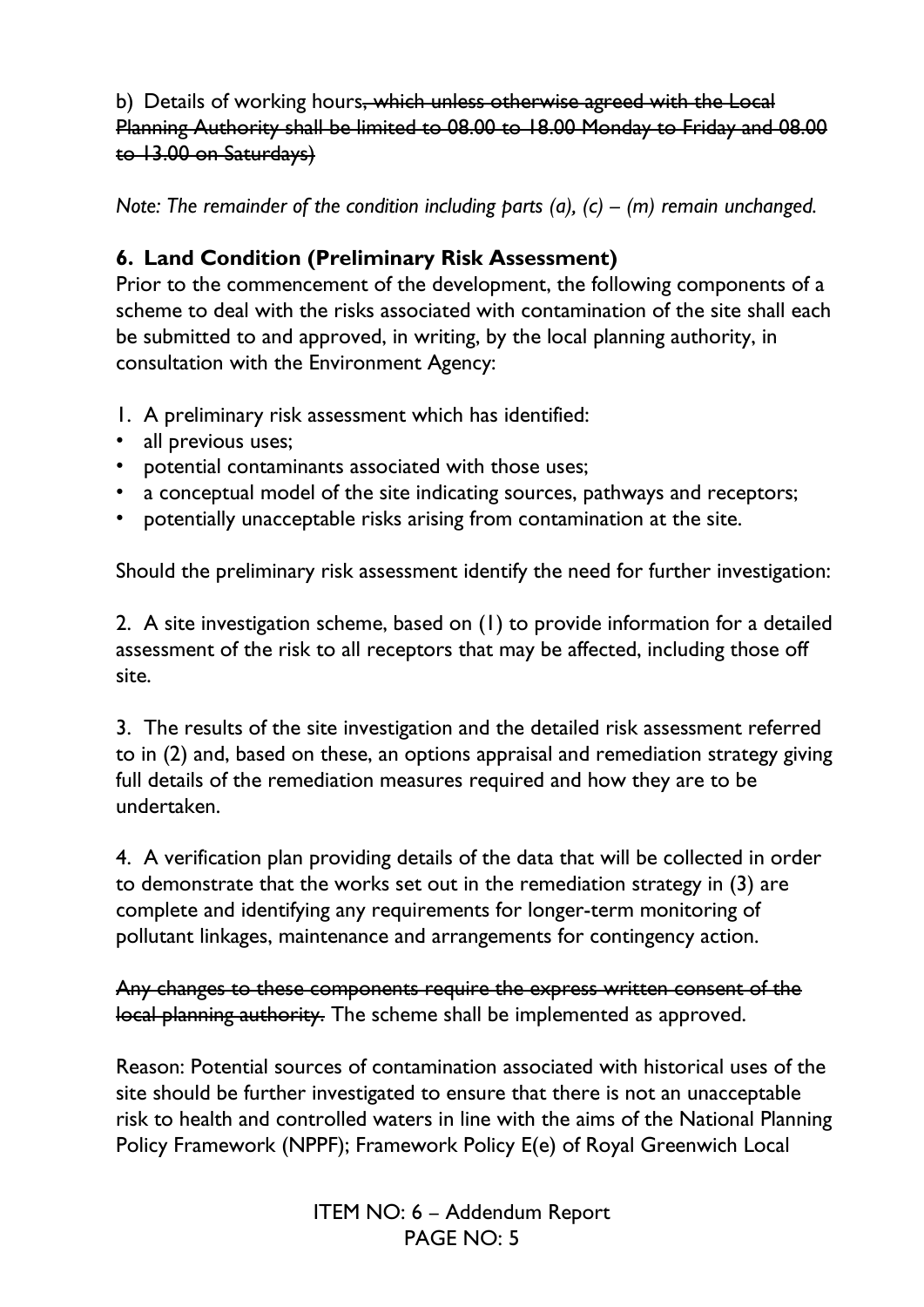Plan: Core Strategy with Detailed Policies (adopted July 2014) policy SD1 of the London Plan (2021).

### **16. Materials**

Notwithstanding the details shown on the plans hereby approved, prior to commencement of works above ground the following specifications shall be submitted to and approved in writing by the Local Planning Authority in consultation with Council Urban Design Manager and Conservation Officer:

a) Details and appropriate samples of the materials to be used for the external surfaces of the buildings and hard surfaced areas including details of change in elevational treatment (with particular reference to Block D1); and

b) A 1:1 sample panel shall be constructed on site to be inspected and approved in writing by the Local Planning Authority. The sample panel shall detail all external facing materials to ensure that the exact specification of facing materials would be suitable. with particular reference to Block D1.

c) Details of the following features and elements of the scheme must be submitted to and approved in writing by the Local Planning Authority:

i. Brick bonding and brick, including banding and crown detail (annotated plans at a scale of not less than 1:20 unless otherwise agreed in writing with the Local Planning Authority).

ii. External windows, spandrel panels, balconies, doors, screens, louvres, grilles and balustrading (annotated plans at a scale of not less than  $1:10$  unless otherwise agreed in writing with the Local Planning Authority).

iii. Depth of window reveals and soffits (annotated plans at a scale of not less than 1:20 unless otherwise agreed in writing with the Local Planning Authority). iv. Rainwater goods (annotated plans at a scale of not less than 1:10 unless otherwise agreed in writing with the Local Planning Authority).

v. The details should show all joints between different materials and components, including walls, roofs, doors, windows, sills, lintels and fasciae, balconies, soffits and balustrades, external ramps, steps, pavements, boundary walls, gates, and fences.

vi. Shop fronts, entrances and openings (annotated elevations and section details at a scale of not less than 1:20 unless otherwise agreed in writing with the Local Planning Authority).

d) The development shall be constructed and retained for the lifetime of the development in full accordance with the approved details.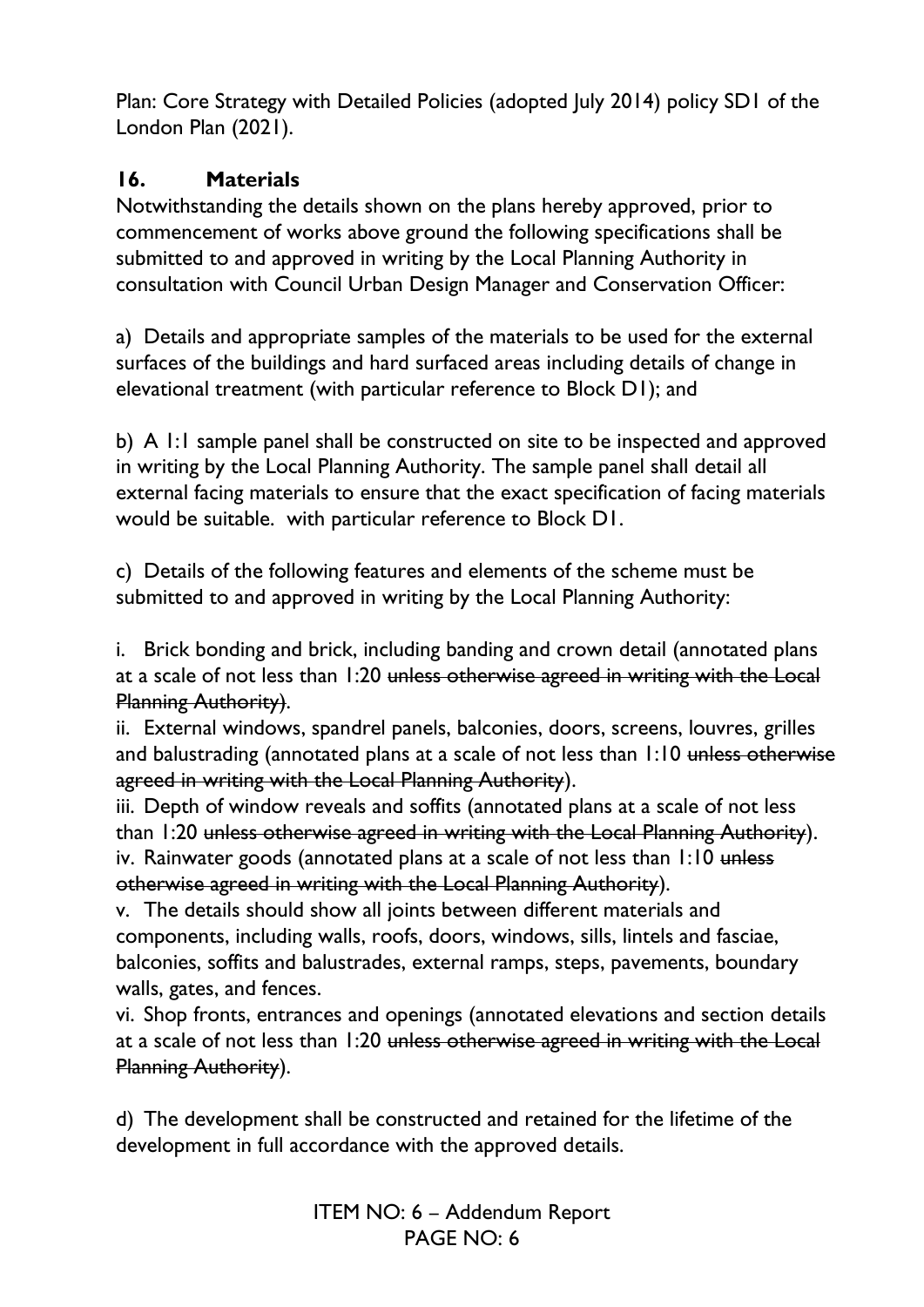Reason: To ensure that the local planning authority may be satisfied as to the external appearance of the building(s) and to comply with Policy D4 of the London Plan (2021), and Policies DH1 and DH(a) of the Royal Greenwich Local Plan: Core Strategy with Detailed Policies (July 2014).

# **17. Secured by Design**

a) Prior to commencement of works above ground, details of Secured by Design measures shall be submitted to and approved in writing by the Local Planning Authority. The development shall seek to achieve Secured by Design 'Gold' standard as a minimum unless otherwise agreed.

b) Following (a) above, prior to occupation of the development, Secured by Design inspection and verification should be submitted to the Local Planning Authority for written approval confirming the relevant measures have been implemented.

Reason: To ensure that Secured by Design principles are implemented into the development in accordance with policy D11 of the London Plan (2021) and policy DH1 of the Royal Greenwich Local Plan: Core Strategy with Detailed Policies (2014).

# **30. Energy Strategy – Residential**

- a) Notwithstanding the Energy and Sustainability Statement prepared by eb7 Limited (30th September 2021) **prior to commencement of works above ground of the residential component**, the following measures **shall** be investigated, and relevant details **in the form of addendum energy report** shall **have been** submitted to, **and approved in writing by,** the Local Planning Authority for written approval in the form of addendum energy report. The addendum report shall:
	- i. investigate beyond best practice passive design measures to increase **improve** the DFEE against the TFEE and maximise energy and carbon savings prior to incorporation of renewable/low carbon technologies, taking into account the changes proposed under the revised Interim Building Regulations Part L and Future Homes Standards;
	- ii. details on the development's approach to limiting thermal bridges (psi-value) and provision of detailed calculations and 'As Designed' SAP Thermal Bridging and SAP Overheating modelling output reports to demonstrate the improvement;
	- iii. provide technical details for all technologies proposed including types of refrigerants proposed for the technology and heat network,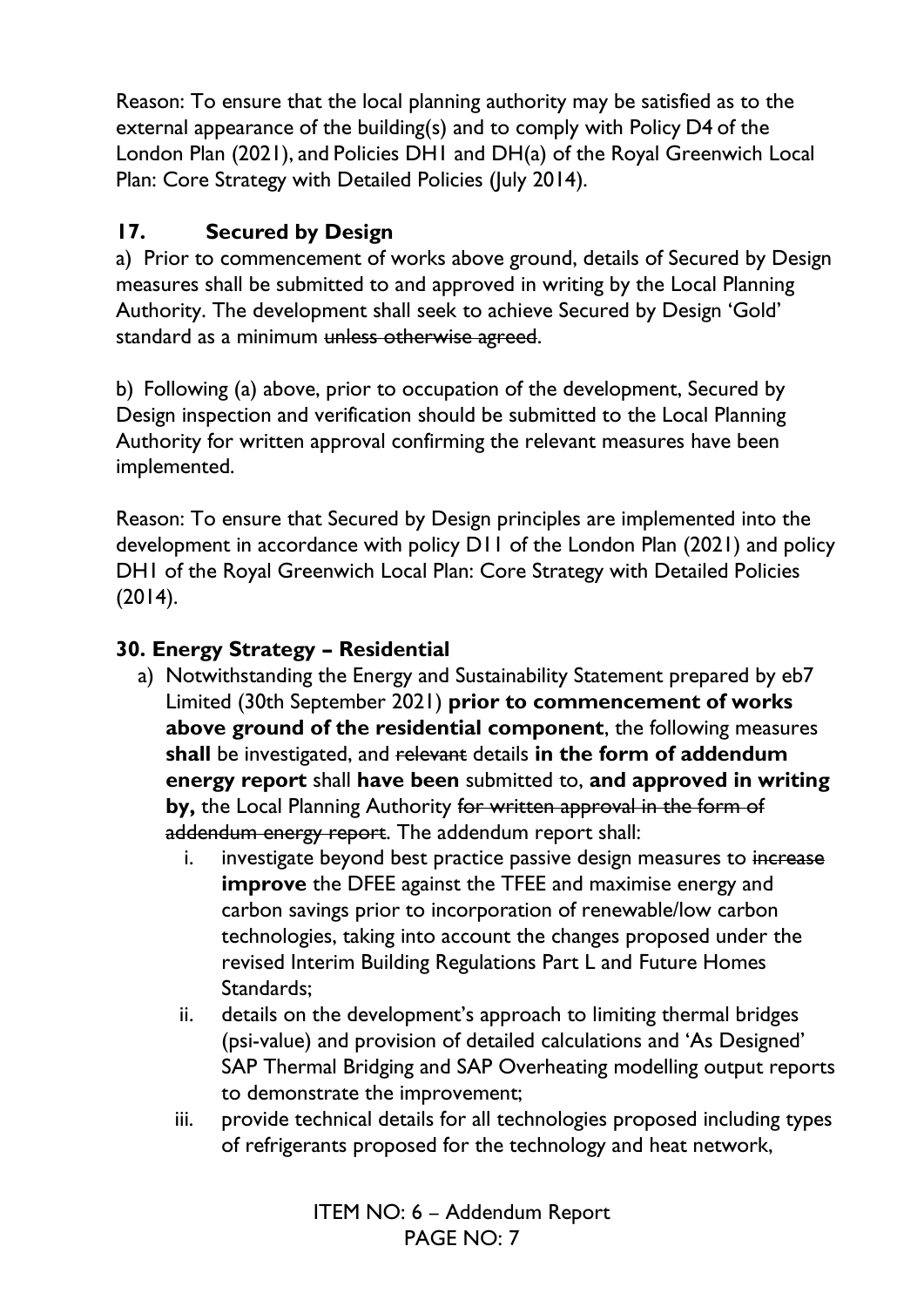efficiencies of systems, refrigerant leak detector and refrigerants' Global Warming Potential;

iv. investigate ways of reducing peak sizes of installed post-occupancy;

Parts (b) and (c) of this condition remain unchanged.

### **42. BREEAM New Construction Standards**

**The new non-residential spaces within the development, hereby approved, shall be registered with Building Research Establishment (BRE), achieve BREEAM Rating Very Good (based on the latest related BREEAM Technical guidance or subsequent BREEAM version).** 

- **i) Within three months of the completion of the new nonresidential spaces, Interim BREEAM (or subsequent scheme) Assessment, copy of the summary score sheets and related Interim Design Certificates all verified by the BRE shall be submitted to and approved in writing by the Local Planning Authority.**
- **ii) Within three months from the date of first use of the new nonresidential spaces, Post Construction Stage (or subsequent scheme) Assessment, copy of the summary score sheets and related Certification all verified by the BRE shall be submitted to the Local Planning Authority for written approval confirming the BREEAM standard and measures have been implemented.**

**Following any approval of a 'Post Construction Stage' assessment and certificate of the non-residential spaces, the approved measures and technologies to achieve the required BREEAM ratings or higher standards shall be retained in working order for the lifetime of the development.** 

Reason: In the interest of addressing climate change and securing sustainable development in accordance with policies D3, SI1, SI2, SI3, SI4, SI7, SI12 and SI13 of the London Plan 2021; and policies DH1 and E1 of the Royal Greenwich Local Plan: Core Strategy with Detailed Policies (July 2014).

### **44. Removal of permitted development rights for conversion from any Use Class E (non-residential) to Use Class C3 (Residential) at ground or first floors**

Notwithstanding the provisions of The Town and Country Planning (General Permitted Development) (England) Order 2015 (or any Order revoking and re-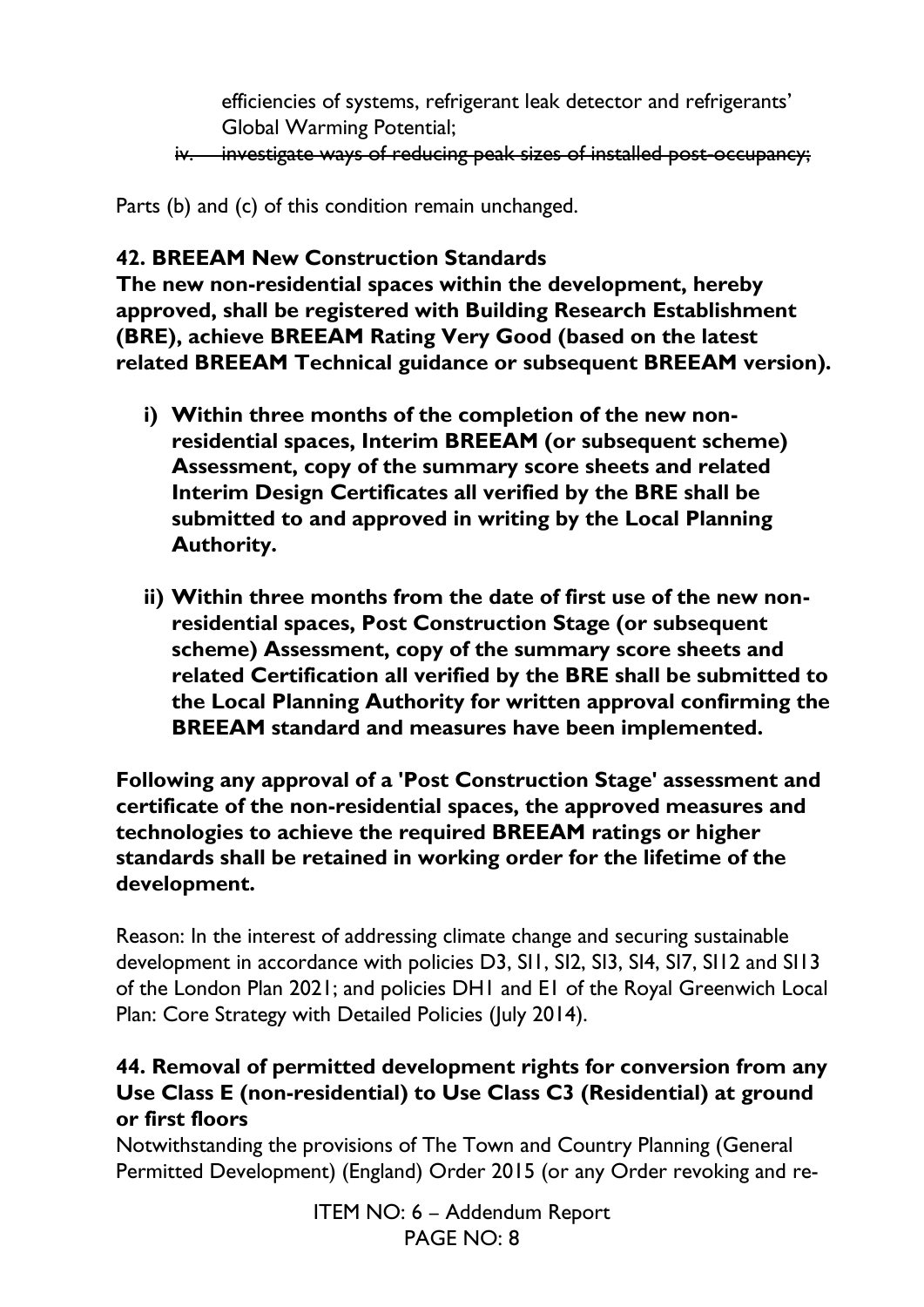enacting that Order with or without modification), no part of the basement, ground, mezzanine, first floors commercial uses which fall within the wider Use Class E shall be used as a dwelling house within Class C3 of the Town and Country Planning (Use Classes) Order 1987 (as amended).

Reason: In order to safeguard the loss of employment space, provide a mix of sustainable uses and to safeguard the amenities of neighbouring properties and the area generally and to ensure compliance with policy E1 of the London Plan (2021) and Policies EA1, E(a) and E(c) of the Royal Greenwich Local Plan: Core Strategy with Detailed Policies (2014).

# **45. Unsuspected Contamination**

If, during development, contamination not previously identified is found to be present at the site then no further development (unless otherwise agreed in writing with the local planning authority) shall be carried out until the developer has submitted a remediation strategy to the local planning authority detailing how this unsuspected contamination shall be dealt with and obtained written approval from the local planning authority in consultation with the Environment Agency. The remediation strategy shall be implemented as approved.

Reason: To ensure that environmental and health risks have been satisfactorily managed so that the site is deemed suitable for use; in accordance with the aims of the National Planning Policy Framework (NPPF); and with Policy E(e) of the Royal Borough of Greenwich Local Plan: Core Strategy with Detailed Policies (2014); and policy SD1 of the London Plan (2021).

3.2 All other conditions recommended in Appendix 2 of the main report remain unchanged.

| <b>Background Papers</b> | National Planning Policy Framework (2021)<br>Planning (Listed Buildings and Conservation Areas)<br><b>Act 1990</b> |
|--------------------------|--------------------------------------------------------------------------------------------------------------------|
|                          | London Plan (2021)                                                                                                 |
|                          | Royal Greenwich Local Plan: Core Strategy with                                                                     |
|                          | Detailed Policies (Adopted July 2014)                                                                              |
|                          | Affordable Housing and Viability SPG (August<br>2017                                                               |
|                          | <b>Review Mechanisms Procedure Practice Note</b><br>(April 2019)                                                   |
|                          | Shaping Neighbourhoods: Play and Informal                                                                          |
|                          | Recreation SPG (September 2012)                                                                                    |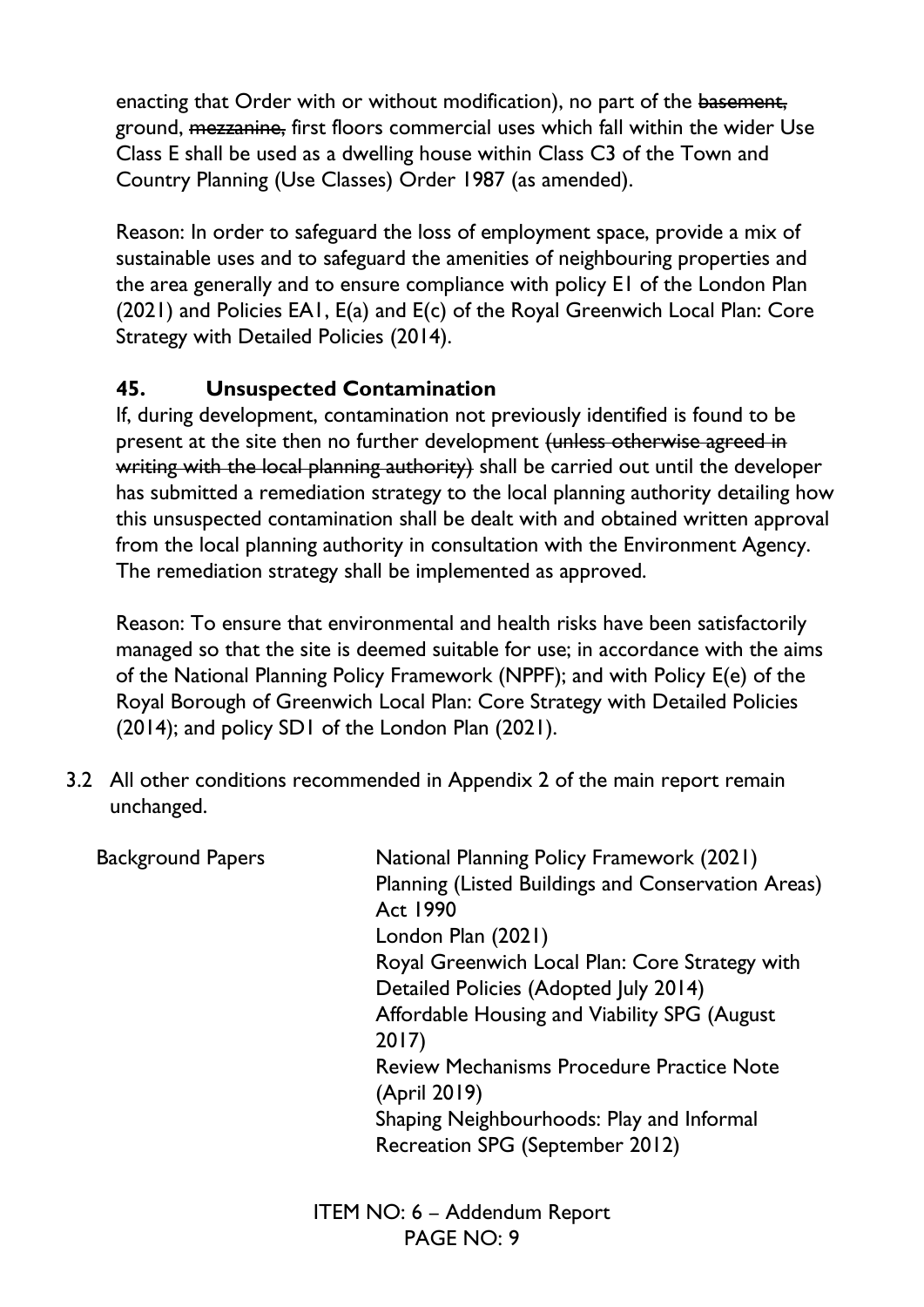| <b>Report Author:</b> | Jonathan Hartnett                                         |
|-----------------------|-----------------------------------------------------------|
|                       | <b>Principal Planning Officer</b>                         |
| Tel No:               | 020 8921 8942                                             |
| Email                 | Jonathan.Hartnett@royalgreenwich.gov.uk                   |
| Reporting to:         | Victoria Geoghegan                                        |
|                       | <b>Assistant Director Planning &amp; Building Control</b> |
| Tel No:               | 020 8921 5704                                             |
| Email                 | Victoria.Geoghegan@royalgreenwich.gov.uk                  |
|                       |                                                           |